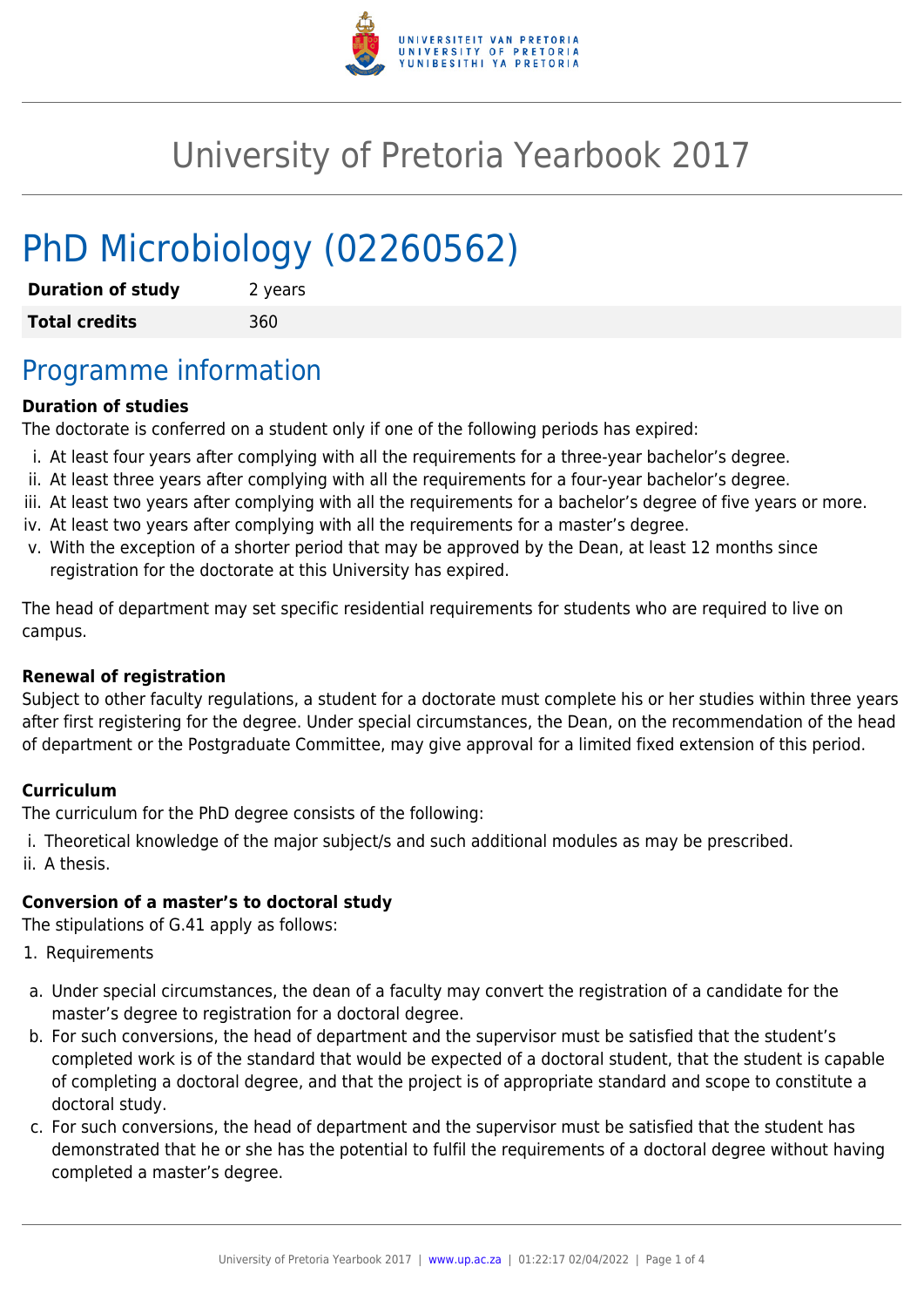

#### 2. Process

- a. Application for conversion may be submitted at any time during the course of study for the master's degree.
- b. The application for the conversion must include the following documentation:
- i. A detailed progress report by the candidate of the work completed for the master's project. The report must provide proof that the results obtained thus far are of such a standard and scientific significance that they justify conversion to a doctoral project. The report should include details of presentations made at conferences and of material that has been submitted for publication and/or published.
- ii. A detailed proposal for the intended doctoral project, written by the candidate, including the objectives of the project.
- iii. A recommendation by the supervisor with specific comments on the ability of the applicant as a potential doctoral candidate as well as the feasibility of the conversion, especially with regard to the information provided by the candidate in his/her reports (items (i) and (ii)).
- iv. A recommendation by the head of department, if he or she is not the supervisor, in which the ability of the candidate as a potential doctoral candidate is confirmed.
- v. If the dean considers it advisable for the faculty, the candidate may be required to present a seminar to the department in support of the application. In this case, the head of department should include a report on this in his or her recommendation.
- c. The application of the candidate, together with the reports and recommendations, is submitted for consideration to the dean, (who may delegate to the Chairperson of the Faculty Postgraduate Committee) for approval. The decision should be submitted to the Faculty Board for approval.

#### **General**

Candidates are required to familiarise themselves with the General Regulations regarding the maximum duration of study and the requirements to submit an article/s for publication.

# Admission requirements

- In addition to the requirements of General requiations G.1.3 and G.62 the MSc, MScAgric, MinstAgrar or other appropriate degree is a prerequisite for admission to PhD studies. Additional requirements and conditions can be specified by the Dean on the recommendation of the head of department and the supervisor.
- Admission is additionally dependent on availability of supervisor/s and/or projects within the department.

### Examinations and pass requirements

- i. Consult the General Regulations that apply to the calculation of marks.
- ii. In order to obtain the PhD degree the candidate must:
- pass the examinations and the prescribed modules, as determined in the study programme;
- pass the thesis; and
- pass the final examination on the thesis and general subject knowledge.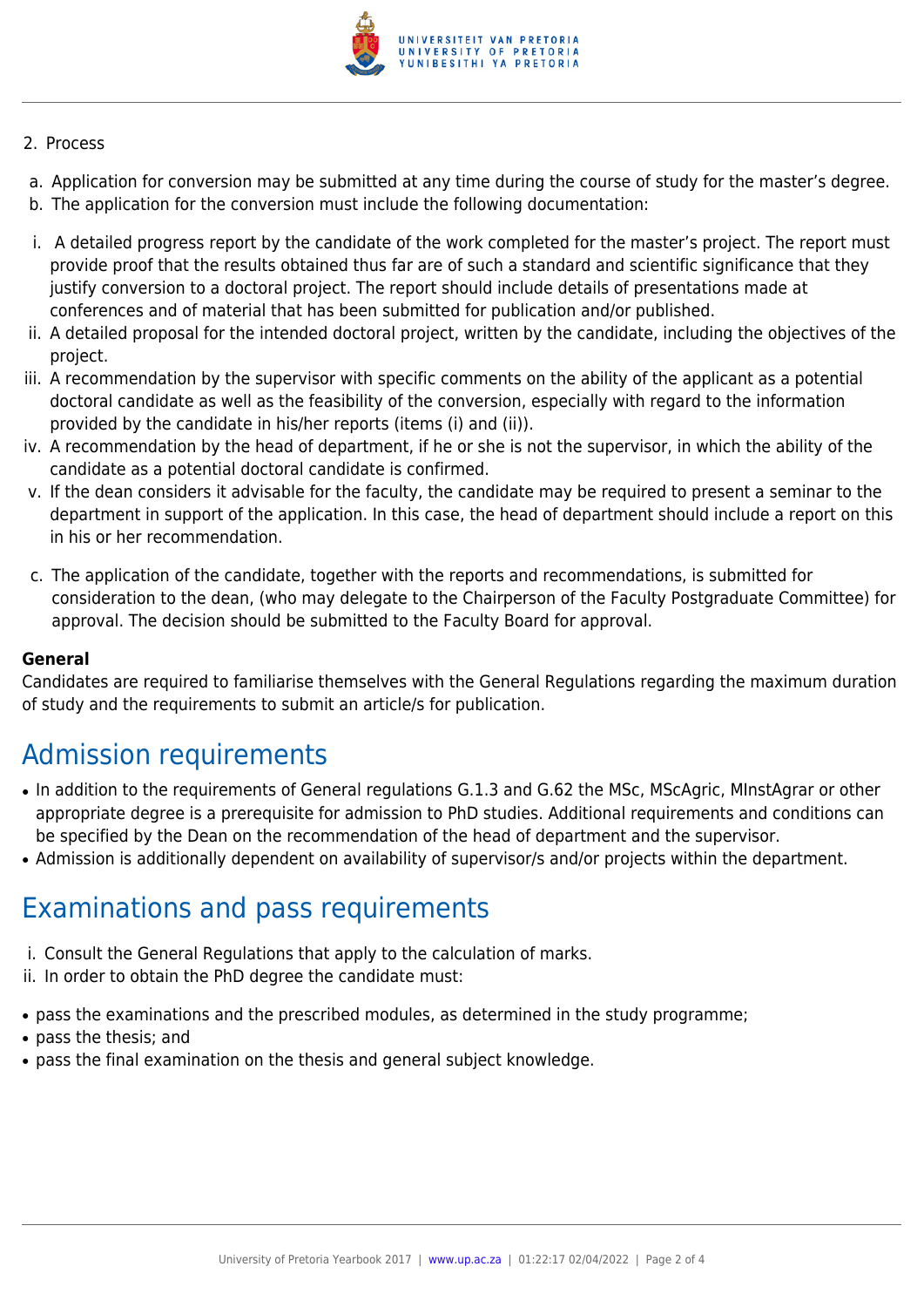

# Curriculum: Year 1

**Minimum credits: 360**

### **Core modules**

### **Thesis: Microbiology 990 (MBY 990)**

| <b>Module credits</b>         | 360.00                                     |
|-------------------------------|--------------------------------------------|
| <b>Prerequisites</b>          | No prerequisites.                          |
| Language of tuition           | Separate classes for Afrikaans and English |
| <b>Academic organisation</b>  | Microbiology and Plant Path                |
| <b>Period of presentation</b> | Year                                       |